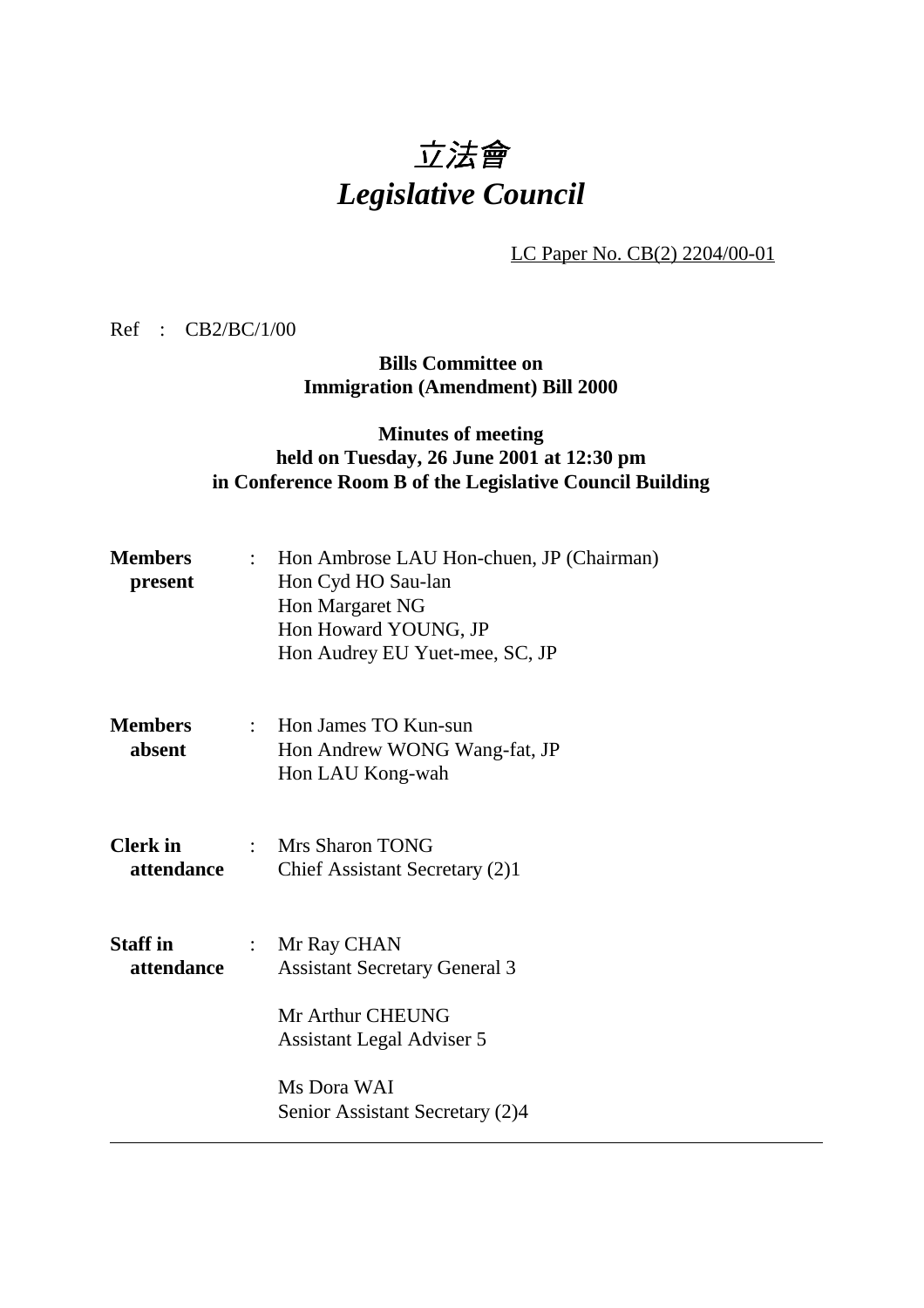Action

**I. Contingency measures to be adopted in case the President of the Legislative Council ruled that the Bills Committee's proposed Committee Stage amendment to the proposed section 2AB(7)(a) was beyond the scope of the Bill**

(LC Paper No. LS134/00-01)

The Chairman said that after the meeting on 7 June 2001, he had given notice to move the Committee Stage amendments (CSAs) on behalf of the Bills Committee. The Secretary for Security subsequently submitted in a letter dated 20 June 2001 that the CSA which involved adding "which may be" after "test" in the proposed section 2AB(7)(a) (the proposed CSA) was beyond the scope of the Bill. The legal adviser to the Bills Committee was asked to provide a written legal opinion on the issue, which had been circulated to members vide LC Paper No. CB(2) LS134/00-01 on 22 June 2001. He informed members that a ruling in respect of whether the proposed CSA was outside the scope of the Bill had not yet been made by the President of the Legislative Council (LegCo). The purpose of the meeting was to discuss what contingency measures could be adopted in case the President ruled that the Bills Committee's proposed CSA was beyond the scope of the Bill.

2. At the invitation of the Chairman, Assistant Legal Adviser 5 (ALA5) explained the actions that could be taken in the event that the President ruled that the proposed CSA was beyond the scope of the Bill. He said that a Member might move a motion under Rule 40(1) of the Rules of Procedure of LegCo that the Second Reading debate on the Bill be adjourned. As Rule 40(7) of the Rules of Procedure provided that a notice to resume the adjourned proceedings should be given not less than five clear days before the day on which the proceedings were to be resumed, it would allow more time for Members to consider the course of actions to be taken. He also informed members that a motion to adjourn a debate would not reverse the ruling of the President. He added that although a Member could also move a motion to adjourn a debate at the Committee stage under Rule 40(4), such a motion might not be helpful, as the Council would resume immediately after the proceedings of the Committee of the Whole Council was adjourned.

(Assistant Secretary General 3 (ASG3) joined the meeting at this point.)

3. Miss Cyd HO said that to her knowledge, the President had not raised any objection at the time when the Chairman of the Bills Committee gave notice to move the CSAs. She asked whether there was any precedent where the President did not raise any objection initially but subsequently changed her decision after receiving a submission from the Administration. Miss Margaret NG said that to her knowledge, the President should already have determined whether the CSAs were in order shortly after she received the notice and CSAs.

4. ASG3 explained that as a practice because of time constraint, CSAs in respect of which notice had been given by a Member to be moved at a Council meeting were